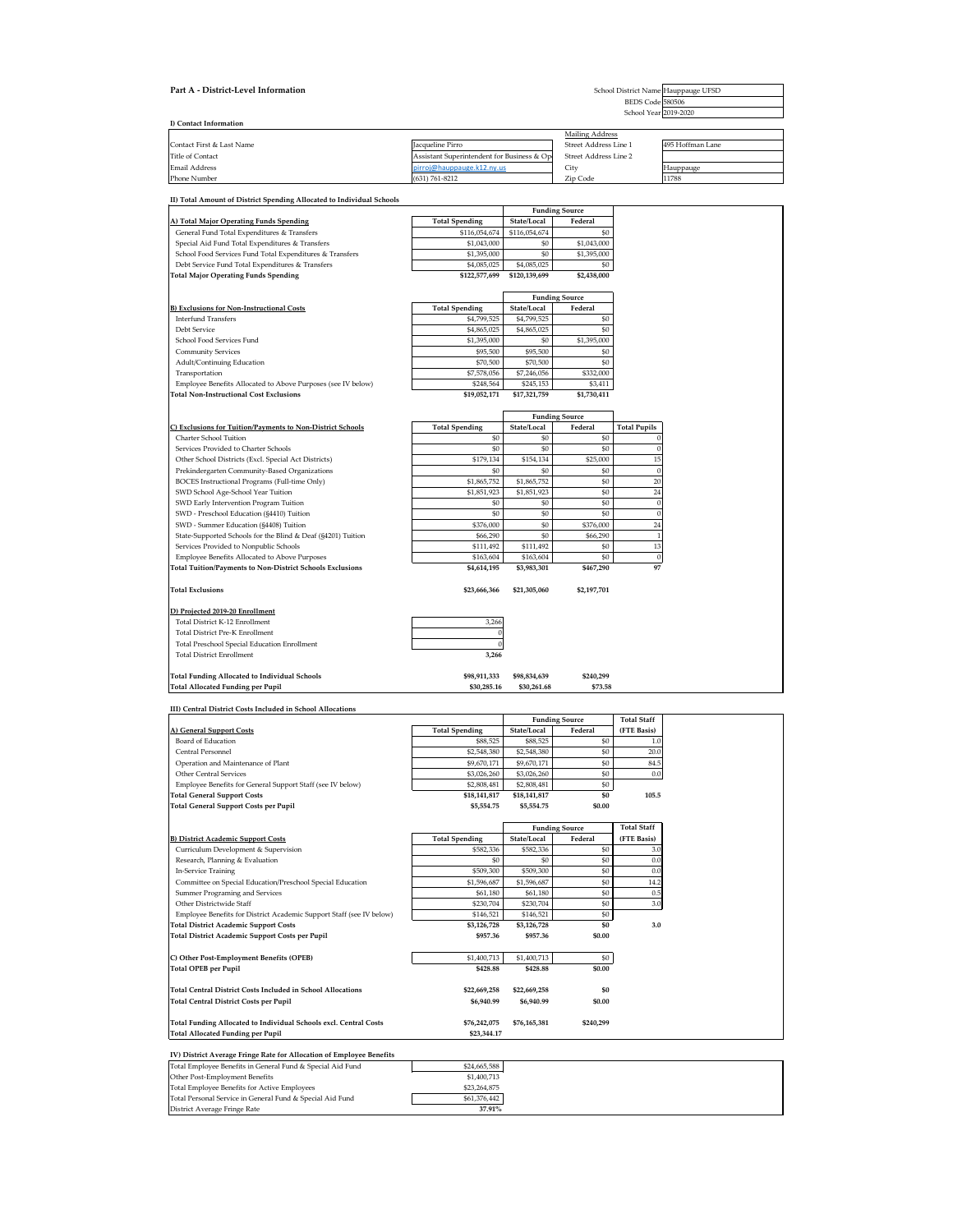## **Part B - Basic School-Level Information**

|                  |                                 |               |                          |        | Projected Enrollment & Demographics<br>Grade Span (excl. Pre-K)<br><b>School Status</b> |               |                |                                                     | <b>Projected Staffing (FTE Basis)</b> |        |       |                          |                  |  |     |                                                                       |                         |                        |              |                                                      |        |                    |
|------------------|---------------------------------|---------------|--------------------------|--------|-----------------------------------------------------------------------------------------|---------------|----------------|-----------------------------------------------------|---------------------------------------|--------|-------|--------------------------|------------------|--|-----|-----------------------------------------------------------------------|-------------------------|------------------------|--------------|------------------------------------------------------|--------|--------------------|
|                  |                                 |               |                          |        |                                                                                         | Does this     | If no, is this |                                                     |                                       |        |       |                          |                  |  |     |                                                                       |                         |                        |              |                                                      |        |                    |
|                  |                                 |               |                          |        |                                                                                         | school serve  | school         |                                                     |                                       |        |       |                          |                  |  |     |                                                                       | Classroom               |                        |              |                                                      |        |                    |
|                  |                                 | Local         |                          |        |                                                                                         | its full      |                | opening this Is the school                          |                                       |        |       | Preschool K-12 K-12 K-12 |                  |  |     | Classroom                                                             | <b>Teachers w/ More</b> | Para-                  | Principals & |                                                      |        |                    |
|                  |                                 | <b>School</b> |                          | Lowest |                                                                                         |               |                | planned grade school year? scheduled to If so, what |                                       | $K-12$ | Pre-K |                          |                  |  |     | Special Ed FRPL ELL SWD Teachers w/0-3                                | than 3 Years            |                        |              | professional Other Admin Pupil Support All Remaining |        |                    |
| <b>BEDS Code</b> | <b>School Name</b>              | Code          | <b>School Type</b>       | Grade  | <b>Highest Grade</b>                                                                    | span? $(Y/N)$ | (Y/N)          | close? $(Y/N)$                                      | year?                                 |        |       |                          |                  |  |     | Enrollment Enrollment Enrollment Count Count Count   Years Experience | Experience              | <b>Classroom Staff</b> | Staff        | <b>Services Staff</b>                                | Staff  | <b>Total Staff</b> |
| 580506030007     | Hauppauge High School           | 001           | High School              |        | 12                                                                                      |               | N/A            |                                                     | N/A                                   | 1,189  |       |                          |                  |  |     |                                                                       | 90.6                    |                        |              | 13.4                                                 |        | 188.1              |
| 580506030008     | Forest Brook Elementary School  |               | 002 Elementary School    |        |                                                                                         |               | N/A            | N                                                   | N/A                                   |        |       |                          |                  |  |     |                                                                       | 28.7                    |                        |              |                                                      |        | 75.1               |
| 580506030004     | Bretton Woods Elementary School |               | 004 Elementary School    |        |                                                                                         |               | N/A            | N                                                   | N/A                                   |        |       |                          |                  |  |     |                                                                       |                         |                        |              |                                                      | 28.0   | 99.2               |
| 580506030003     | <b>Pines Elementary School</b>  | 005           | <b>Elementary School</b> |        |                                                                                         |               | N/A            | N                                                   | N/A                                   |        |       |                          |                  |  |     |                                                                       | 33.7                    |                        |              |                                                      |        | 84.5               |
| 580506030005     | Hauppauge Middle School         | 006           | Middle School            |        |                                                                                         |               | N/A            |                                                     | N/A                                   |        |       |                          |                  |  |     |                                                                       |                         |                        |              |                                                      | 30.9   | 143.3              |
| District Total   |                                 |               |                          |        |                                                                                         |               |                |                                                     |                                       | 3266   |       |                          | 385 <sup>1</sup> |  | 423 | 28.4                                                                  | 272.3                   |                        |              |                                                      | 148.43 | 590.13             |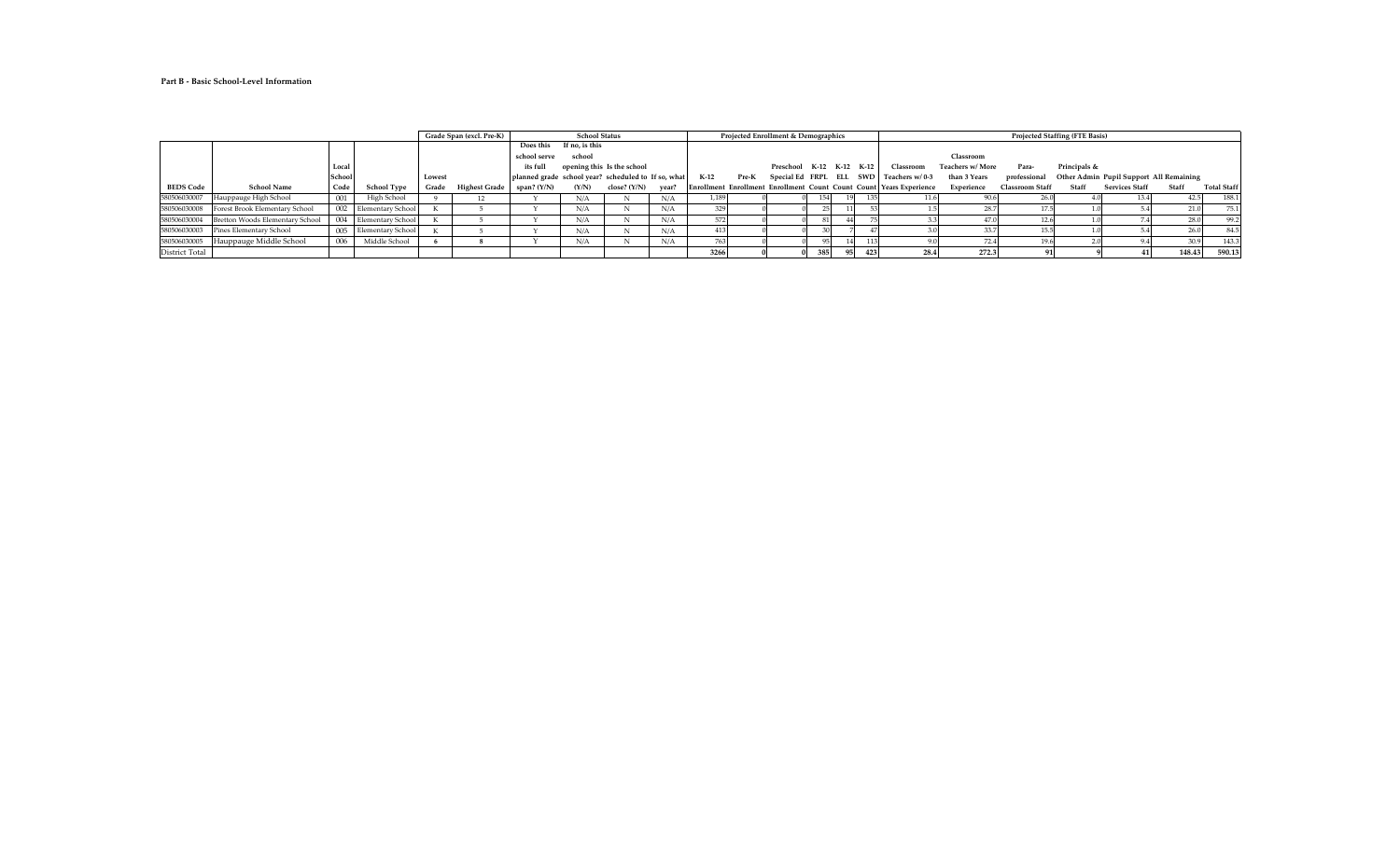## **Part C - Basic School-Level Allocations**

|                  |                                              |                     |                         |              | <b>School Allocation by Object (excl. Central Costs)</b> |                                                                                    |                         |                          |                                                        | <b>School Allocation by Purpose (excl. Central Costs)</b> |                              |                           |                          | <b>Funding Source by School</b> |                                | <b>Per Pupil Allocation</b> |                                                       |             |                     |                          |
|------------------|----------------------------------------------|---------------------|-------------------------|--------------|----------------------------------------------------------|------------------------------------------------------------------------------------|-------------------------|--------------------------|--------------------------------------------------------|-----------------------------------------------------------|------------------------------|---------------------------|--------------------------|---------------------------------|--------------------------------|-----------------------------|-------------------------------------------------------|-------------|---------------------|--------------------------|
|                  |                                              |                     | <b>Personal Service</b> |              |                                                          |                                                                                    |                         | <b>General Education</b> | <b>Special Education</b>                               |                                                           | <b>Instructional Support</b> |                           |                          |                                 |                                |                             |                                                       |             |                     |                          |
|                  |                                              |                     |                         |              |                                                          |                                                                                    |                         |                          |                                                        |                                                           |                              |                           |                          |                                 |                                |                             |                                                       |             | <b>Total School</b> |                          |
|                  |                                              |                     |                         |              |                                                          |                                                                                    |                         |                          |                                                        |                                                           |                              | Pupil                     |                          |                                 |                                |                             |                                                       |             | Allocation w/       |                          |
|                  |                                              | <b>Local School</b> |                         |              |                                                          |                                                                                    | <b>Total Allocation</b> |                          |                                                        | -School                                                   | Instructional                |                           | Support Total Allocation |                                 | Federal   Total Funding Source | State & Local               | Federal Funding   Central District   Central District |             |                     | <b>Total School</b>      |
| <b>BEDS Code</b> | <b>School Name</b>                           | Code                |                         |              |                                                          | Classroom Teachers All Other Salaries   Employee Benefits BOCES Services All Other | by Object               |                          | Grades K-12 Pre-K Grades K-12 Preschool Administration |                                                           | Media                        | <b>Services</b>           | by Purpose               | State & Local Funding   Funding | by School                      | Funding per Pupil           | per Pupil                                             | Costs       | Costs               | <b>Funding per Pupil</b> |
|                  | 580506030007 Hauppauge High School           | 0001                | \$12,988,299            | \$4,703,343  | \$6,706,056                                              | \$415,28<br>\$516,31                                                               | \$25,329,298            | \$16,991,304             | \$3,322,402                                            | \$1,413,36                                                |                              | \$410,850 \$3,191,378     | \$25,329,298             | \$25,149,053                    | \$25,149,053                   | \$21,15                     |                                                       | \$8,252,85  | \$33,582,129        | \$28,244                 |
|                  | 580506030008 Forest Brook Elementary School  | 0002                | \$3,940,37              | \$1,174,070  | \$1,938,640                                              | \$7,720<br>\$142,86                                                                | \$7,203,668             | \$4,686,03               | \$1,162,999                                            | \$483,86                                                  | \$147,491                    | \$723,281                 | \$7,203,668              | \$7,179,552                     | \$7,179,552                    | \$21,822                    |                                                       | \$2,283,58  | \$9,487,252         | \$28,837                 |
|                  | 580506030004 Bretton Woods Elementary School | 0004                | \$6,511,203             | \$1,217,420  | \$2,929,552                                              | \$248,38                                                                           | \$10,915,582            | \$7,194,291              | \$2,354,70                                             | \$544,24                                                  | \$290,160                    | \$532,187                 | \$10,915,582             | \$10,854,476                    | \$10,854,476                   | \$18,97                     |                                                       | \$3,970,244 | \$14,885,826        | \$26,024                 |
|                  | 580506030003 Pines Elementary School         | 0005                | \$4,857,842             | \$1,214,197  | \$2,301,619                                              | \$179,34                                                                           | \$8,559,220             | \$5,496,627              | \$1,742,142                                            | \$556,32                                                  | \$244,180                    | \$519,951                 | \$8,559,220              | \$8,531,079                     | \$8,531,079                    | \$20,656                    |                                                       | \$2,866,62  | \$11,425,84         | \$27,665                 |
|                  | 580506030005 Hauppauge Middle School         | 0006                | \$10,383,026            | \$2,261,896  | \$4,793,086                                              | \$97,57<br>\$331,32                                                                | \$17,866,908            | \$11,671,283             | \$3,466,381                                            | \$831,48                                                  | \$435,990                    | \$1,461,766               | \$17,866,908             | \$17,769,094                    | \$17,769,094                   | \$23,288                    |                                                       | \$5,295,97  | \$23,162,880        | \$30,358                 |
| District Total   |                                              |                     | \$38,680,741            | \$10,570,927 | \$18,668,953                                             | \$535,820<br>\$1,418,23                                                            | \$69,874,675            | \$46,039,537             | \$12,048,625                                           | \$3,829,27                                                |                              | $$1,528,671$ $$6,428,563$ | \$69,874,675             | \$69,483,254                    | \$69,483,254                   | \$21,275                    |                                                       | \$22,669,25 | \$92,543,934        |                          |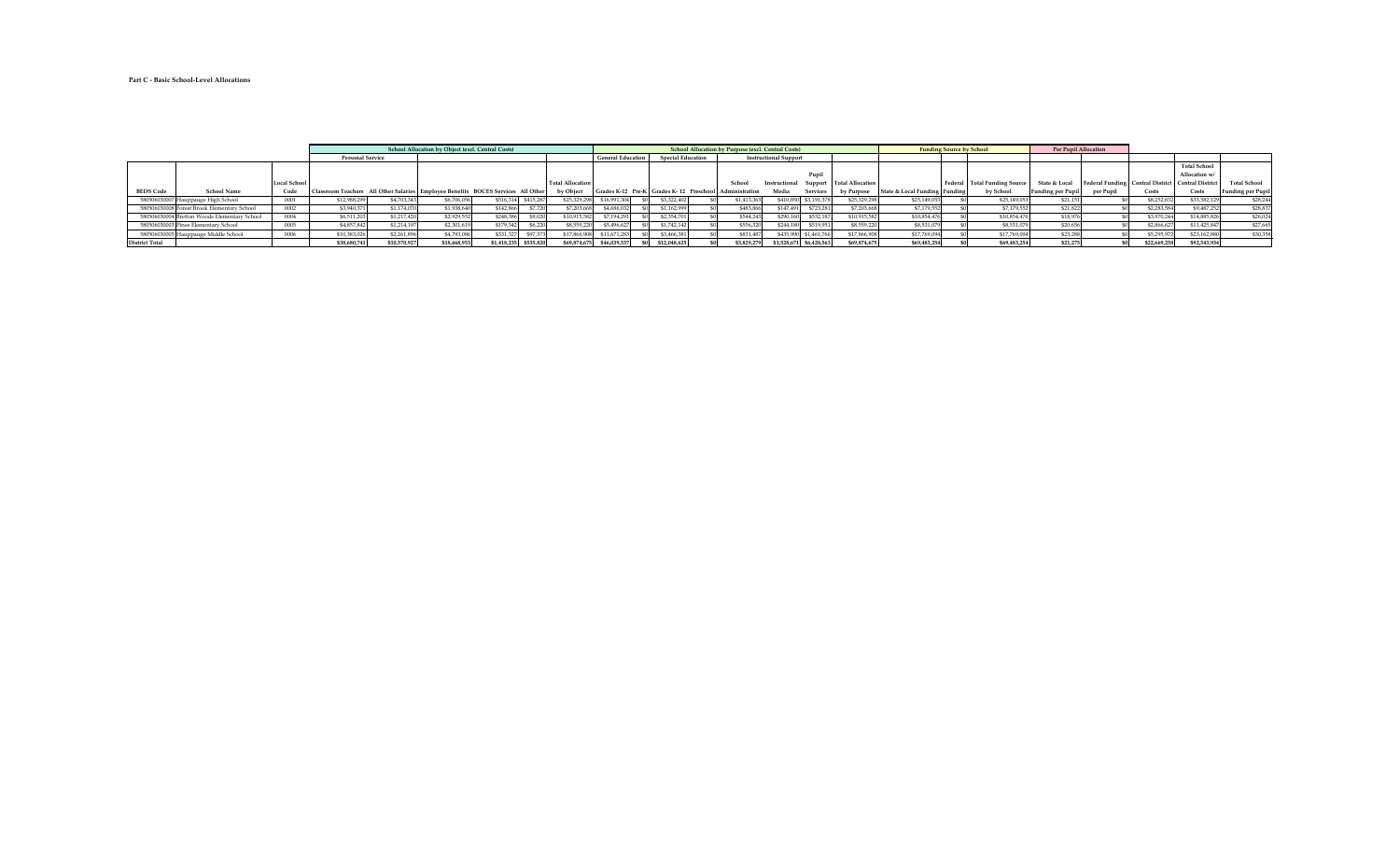# **Part D - School-Level Spending on Prekindergarten and Community Schools Programming**

|                                  |                                 |                                    |                  |                                                                             |                 | Prekindergarten Programs |                                   |  |  |                                    |                                |         |                    |                         |                                      |           | <b>Student, Family, and Community Schools Programs</b> |                     |           |           |                                 |                                  |         |
|----------------------------------|---------------------------------|------------------------------------|------------------|-----------------------------------------------------------------------------|-----------------|--------------------------|-----------------------------------|--|--|------------------------------------|--------------------------------|---------|--------------------|-------------------------|--------------------------------------|-----------|--------------------------------------------------------|---------------------|-----------|-----------|---------------------------------|----------------------------------|---------|
|                                  |                                 |                                    |                  |                                                                             |                 |                          | <b>Projected Pre-K Enrollment</b> |  |  |                                    | <b>Projected Pre-K Funding</b> |         |                    |                         |                                      |           | <b>Spending by Purpose</b>                             |                     |           |           |                                 | <b>Funding Source by Program</b> |         |
|                                  |                                 |                                    |                  | Does this school offer                                                      |                 |                          |                                   |  |  |                                    |                                |         |                    |                         | Health                               |           |                                                        |                     |           |           |                                 |                                  |         |
|                                  |                                 |                                    |                  | student/family                                                              |                 |                          |                                   |  |  |                                    |                                |         |                    | Communit                | Mental                               |           |                                                        | After-School        |           | Total     |                                 |                                  |         |
|                                  |                                 |                                    | Does this school | support or                                                                  |                 |                          |                                   |  |  |                                    |                                |         |                    | Schools Site   Enriched | Health/                              |           |                                                        | Programs/           |           | Community | <b>Foundation Aid</b>           |                                  |         |
|                                  |                                 |                                    | offer a Pre-K    | community schools   4-Year-Old 4-Year-Old 3-Year-Old 3-Year-Old Total Pre-K |                 |                          |                                   |  |  |                                    | Other State &                  | Federal | <b>Total Pre-K</b> | Coordinator             | Academic Counseling,                 | Nutrition | Legal                                                  | <b>Extended Day</b> |           | Schools   | Community                       | Other State &                    | Federal |
| <b>BEDS Code</b>                 | <b>School Name</b>              | Local School Code   program? (Y/N) |                  | services? (Y/N)                                                             | <b>Full-Day</b> | <b>Half-Day</b>          | <b>Full-Day</b>                   |  |  | Half-Day Enrollment   State Grants | <b>Local Funding</b>           | Funding | Spending           | (FTE Basis)             | <b>Services Dental Care Services</b> |           | Services                                               | Programs            | All Other | Spending  | Schools Set-Aside Local Funding |                                  | Funding |
| 580506030003                     | PINES ELEMENTARY SCHOOL         |                                    | No               | No                                                                          |                 |                          |                                   |  |  |                                    |                                |         |                    |                         |                                      |           |                                                        |                     |           |           |                                 |                                  |         |
| 580506030004                     | BRETTON WOODS ELEMENTARY SCHOOL |                                    | No.              | No                                                                          |                 |                          |                                   |  |  |                                    |                                |         |                    |                         |                                      |           |                                                        |                     |           |           |                                 |                                  |         |
| 580506030005                     | HAUPPAUGE MIDDLE SCHOOL         |                                    | No               |                                                                             |                 |                          |                                   |  |  |                                    |                                |         |                    |                         |                                      |           |                                                        |                     |           |           |                                 |                                  |         |
| 580506030007                     | HAUPPAUGE HIGH SCHOOL           |                                    | N0.              |                                                                             |                 |                          |                                   |  |  |                                    |                                |         |                    |                         |                                      |           |                                                        |                     |           |           |                                 |                                  |         |
| 580506030008                     | FOREST BROOK ELEMENTARY SCHOOL  |                                    | ΝO               |                                                                             |                 |                          |                                   |  |  |                                    |                                |         |                    |                         |                                      |           |                                                        |                     |           |           |                                 |                                  |         |
| <b>Total in District Schools</b> |                                 |                                    |                  |                                                                             |                 |                          |                                   |  |  |                                    |                                |         |                    |                         |                                      |           | -90                                                    |                     |           |           |                                 | -\$0                             |         |



|                                                        |                |            |          | <b>Projected Pre-K CBO Enrollment</b> |          |                                              |                                  | <b>Projected Pre-K CBO Funding</b> |         |                    |
|--------------------------------------------------------|----------------|------------|----------|---------------------------------------|----------|----------------------------------------------|----------------------------------|------------------------------------|---------|--------------------|
|                                                        |                | 4-Year-Old |          |                                       |          | 4-Year-Old 3-Year-Old 3-Year-Old Total Pre-K |                                  | Other State &                      | Federal | <b>Total Pre-K</b> |
|                                                        | # of CBO Sites | Full-Day   | Half-Day | <b>Full-Day</b>                       | Half-Day |                                              | <b>Enrollment   State Grants</b> | <b>Local Funding</b>               | Funding | Spending           |
| Total in Prekindergarten Community-Based Organizations |                |            |          |                                       |          |                                              |                                  |                                    |         | \$01               |
|                                                        |                |            |          |                                       |          |                                              |                                  |                                    |         |                    |
| <b>District Total with CBOs</b>                        |                |            |          |                                       |          |                                              | -90                              |                                    |         | \$0                |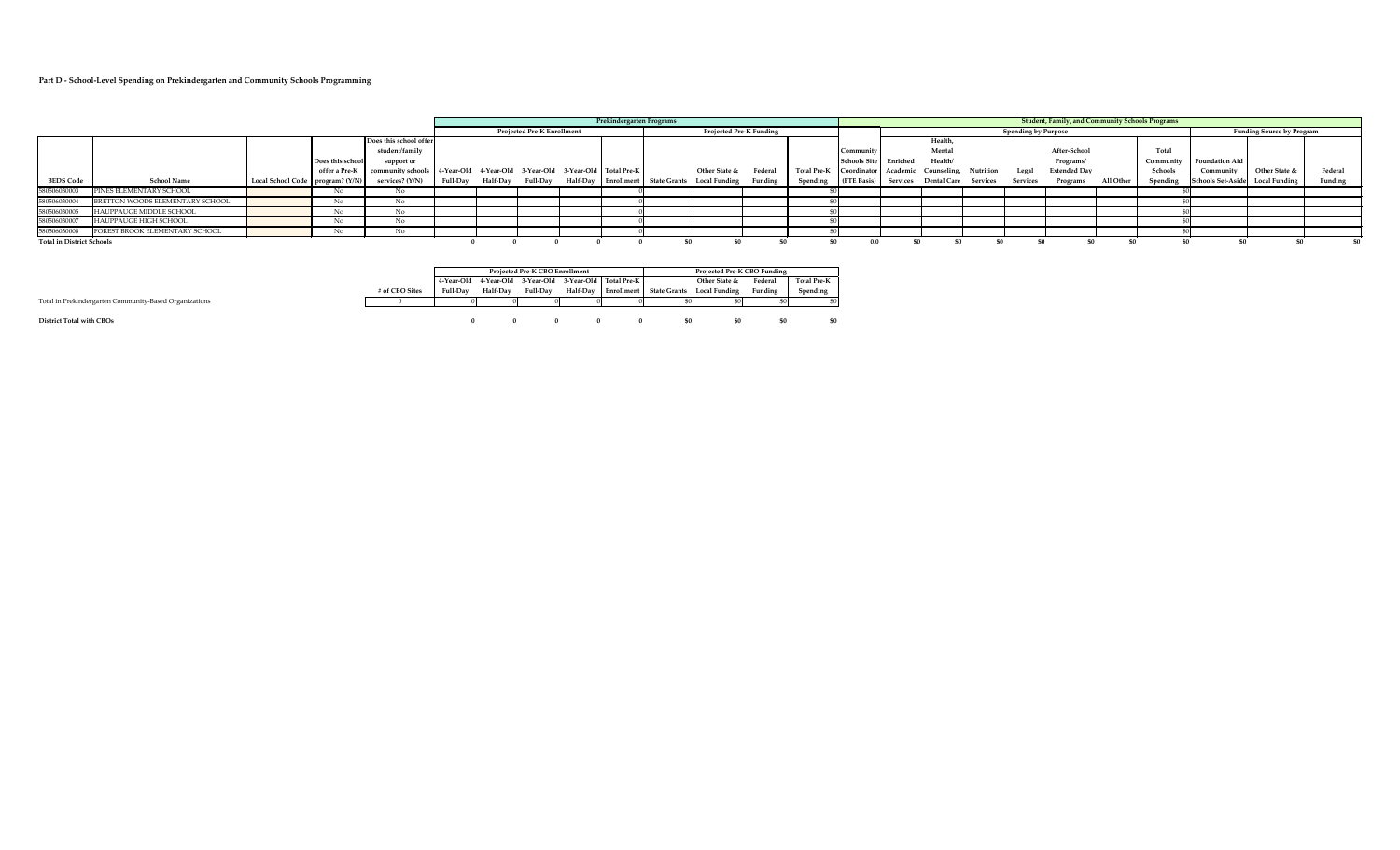**Part E - Locally Implemented Funding Formula**

Are schools allocated a sizeable portion of their funding via a locally implemented formula? **No** 

|                       |                                         |                   |               | <b>Allocation If</b> |
|-----------------------|-----------------------------------------|-------------------|---------------|----------------------|
|                       |                                         |                   | Local Formula | Local Formula        |
| <b>BEDS Code</b>      | <b>School Name</b>                      | Local School Code | Allocation    | <b>Fully Funded</b>  |
| 580506030003          | IPINES ELEMENTARY SCHOOL                |                   |               |                      |
| 580506030004          | <b>JBRETTON WOODS ELEMENTARY SCHOOL</b> |                   |               |                      |
| 580506030005          | HAUPPAUGE MIDDLE SCHOOL                 |                   |               |                      |
| 580506030007          | HAUPPAUGE HIGH SCHOOL                   |                   |               |                      |
| 580506030008          | FOREST BROOK ELEMENTARY SCHOOL          |                   |               |                      |
| <b>District Total</b> |                                         |                   | \$0           | \$0                  |